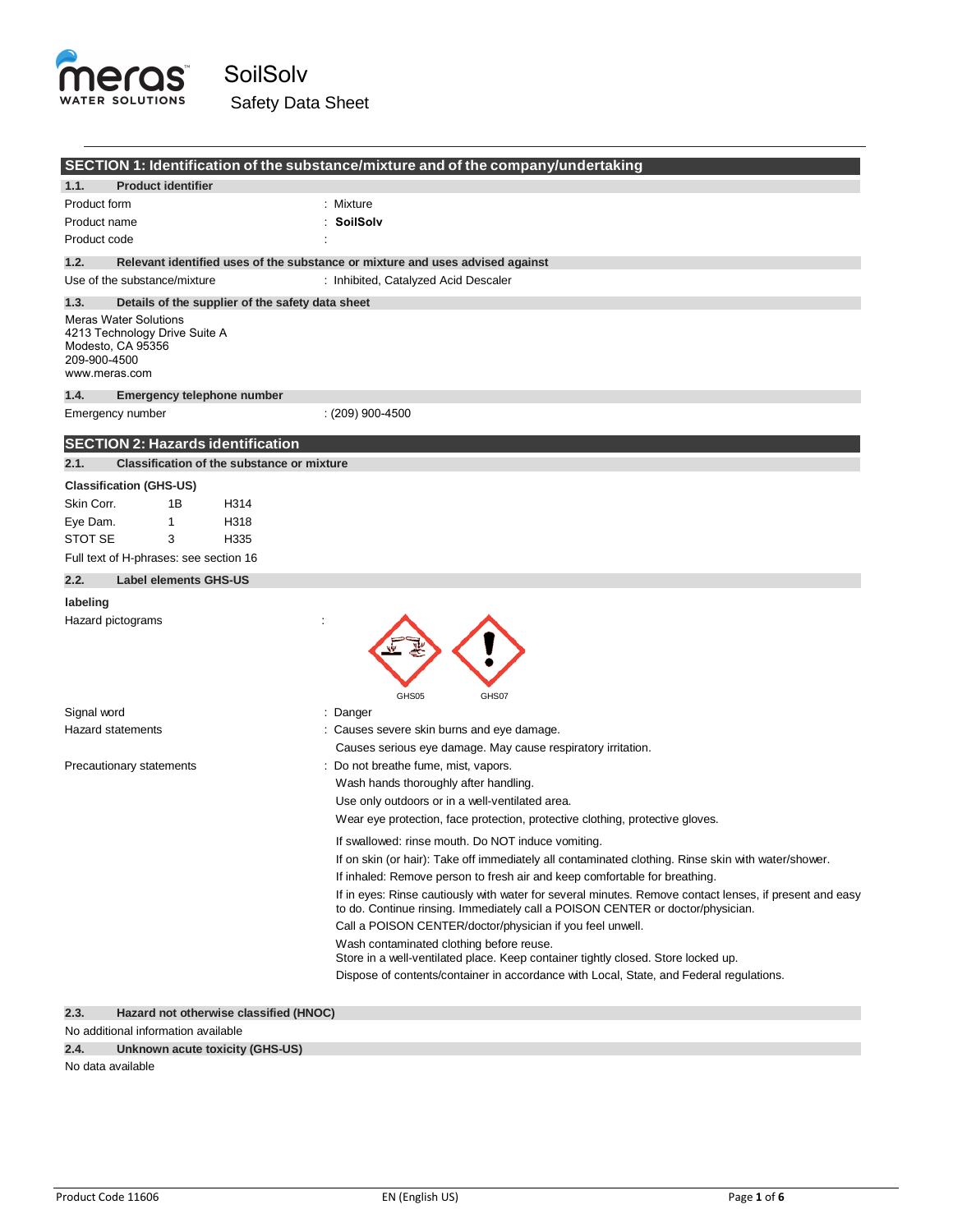## **SECTION 3: Composition/information on ingredients**

**3.1. Substance**

Not applicable

#### **(NOTE: If component displays the \* (asterisk) symbol, the following statement applies.)**

**\*Chemical name, CAS number and/or exact concentration have been withheld as a trade secret**

Full text of H-phrases: see section 16

#### **3.2. Mixture**

| <b>Name</b>              | <b>Product identifier</b> | $\frac{9}{6}$               | <b>Classification (GHS-US)</b>                                                      |
|--------------------------|---------------------------|-----------------------------|-------------------------------------------------------------------------------------|
| hydrochloric acid        | (CAS No) 7647-01-0        | $25 - 30$                   | Skin Corr. 1B, H314<br>STOT SE 3, H335                                              |
| glycolic acid            | (CAS No) 79-14-1          | $-5$                        | Acute Tox. 4 (Oral), H302<br>Acute Tox. 4 (Inhalation), H332<br>Skin Corr. 1B. H314 |
| *Proprietary Ingredients | *Proprietary Ingredients  | *Proprietary<br>Ingredients | *Proprietary Ingredients                                                            |

**(NOTE: If component displays the \* (asterisk) symbol, the following statement applies.)**

**\*Chemical names, CAS numbers and/or exact concentrations have been withheld as a trade secret.**

| <b>SECTION 4: First aid measures</b>                                |                                                                                                                                                                                 |
|---------------------------------------------------------------------|---------------------------------------------------------------------------------------------------------------------------------------------------------------------------------|
| Description of first aid measures<br>4.1.                           |                                                                                                                                                                                 |
| First-aid measures general                                          | : Never give anything by mouth to an unconscious person. If you feel unwell, seek medical<br>advice (show the label where possible).                                            |
| First-aid measures after inhalation                                 | : Remove to fresh air and keep at rest in a position comfortable for breathing. Immediately call a<br>POISON CENTER or doctor/physician.                                        |
| First-aid measures after skin contact                               | : Remove/Take off immediately all contaminated clothing. Rinse skin with water/shower.<br>Immediately call a POISON CENTER or doctor/physician.                                 |
| First-aid measures after eye contact                                | : Rinse cautiously with water for several minutes. Remove contact lenses, if present and easy to<br>do. Continue rinsing. Immediately call a POISON CENTER or doctor/physician. |
| First-aid measures after ingestion                                  | : Rinse mouth. Do NOT induce vomiting. Immediately call a POISON CENTER or<br>doctor/physician.                                                                                 |
| 4.2.<br>Most important symptoms and effects, both acute and delayed |                                                                                                                                                                                 |
| Symptoms/injuries                                                   | : Causes severe skin burns and eye damage.                                                                                                                                      |
| Symptoms/injuries after inhalation                                  | : May cause respiratory irritation.                                                                                                                                             |
| Symptoms/injuries after skin contact                                | : Caustic burns/corrosion of the skin.                                                                                                                                          |
| Symptoms/injuries after eye contact                                 | : Causes serious eye damage.                                                                                                                                                    |
| Symptoms/injuries after ingestion                                   | : Harmful if swallowed. FOLLOWING SYMPTOMS MAY APPEAR LATER: Burns to the<br>gastric/intestinal mucosa. Abdominal pain. Gastrointestinal complaints.                            |

**4.3. Indication of any immediate medical attention and special treatment needed**

No additional information available

| <b>SECTION 5: Firefighting measures</b>       |                                                                     |                                                                                                                                                                                                                                                                                                                                                                                                                                                             |
|-----------------------------------------------|---------------------------------------------------------------------|-------------------------------------------------------------------------------------------------------------------------------------------------------------------------------------------------------------------------------------------------------------------------------------------------------------------------------------------------------------------------------------------------------------------------------------------------------------|
| 5.1.                                          | <b>Extinguishing media</b>                                          |                                                                                                                                                                                                                                                                                                                                                                                                                                                             |
|                                               | Suitable extinguishing media                                        | : Extinguishing media for surrounding fires. Adapt extinguishing media to the environment.                                                                                                                                                                                                                                                                                                                                                                  |
|                                               | Unsuitable extinguishing media                                      | : No unsuitable extinguishing media known.                                                                                                                                                                                                                                                                                                                                                                                                                  |
| 5.2.                                          | Special hazards arising from the substance or mixture               |                                                                                                                                                                                                                                                                                                                                                                                                                                                             |
| Reactivity                                    |                                                                     | : Decomposes on exposure to temperature rise: release of (highly) toxic gases/vapors (chlorine).<br>Reacts violently with (some) bases: release of heat. Reacts exothermically with (strong)<br>oxidizers: release of toxic and corrosive gases/vapors (chlorine). Reacts exothermically with<br>(strong) reducers: release of highly flammable gases/vapors (hydrogen). Reacts with (some)<br>metals: release of highly flammable gases/vapors (hydrogen). |
| 5.3.                                          | <b>Advice for firefighters</b>                                      |                                                                                                                                                                                                                                                                                                                                                                                                                                                             |
|                                               | Firefighting instructions                                           | : Use water spray or fog for cooling exposed containers. Exercise caution when fighting any<br>chemical fire. Prevent fire-fighting water from entering environment.                                                                                                                                                                                                                                                                                        |
|                                               | Protection during firefighting                                      | : Do not enter fire area without proper protective equipment, including respiratory protection.                                                                                                                                                                                                                                                                                                                                                             |
| <b>SECTION 6: Accidental release measures</b> |                                                                     |                                                                                                                                                                                                                                                                                                                                                                                                                                                             |
| 6.1.                                          | Personal precautions, protective equipment and emergency procedures |                                                                                                                                                                                                                                                                                                                                                                                                                                                             |
| General measures                              |                                                                     | : Isolate from fire, if possible, without unnecessary risk.                                                                                                                                                                                                                                                                                                                                                                                                 |
| 6.1.1.                                        | For non-emergency personnel                                         |                                                                                                                                                                                                                                                                                                                                                                                                                                                             |
|                                               | Emergency procedures                                                | : Evacuate unnecessary personnel.                                                                                                                                                                                                                                                                                                                                                                                                                           |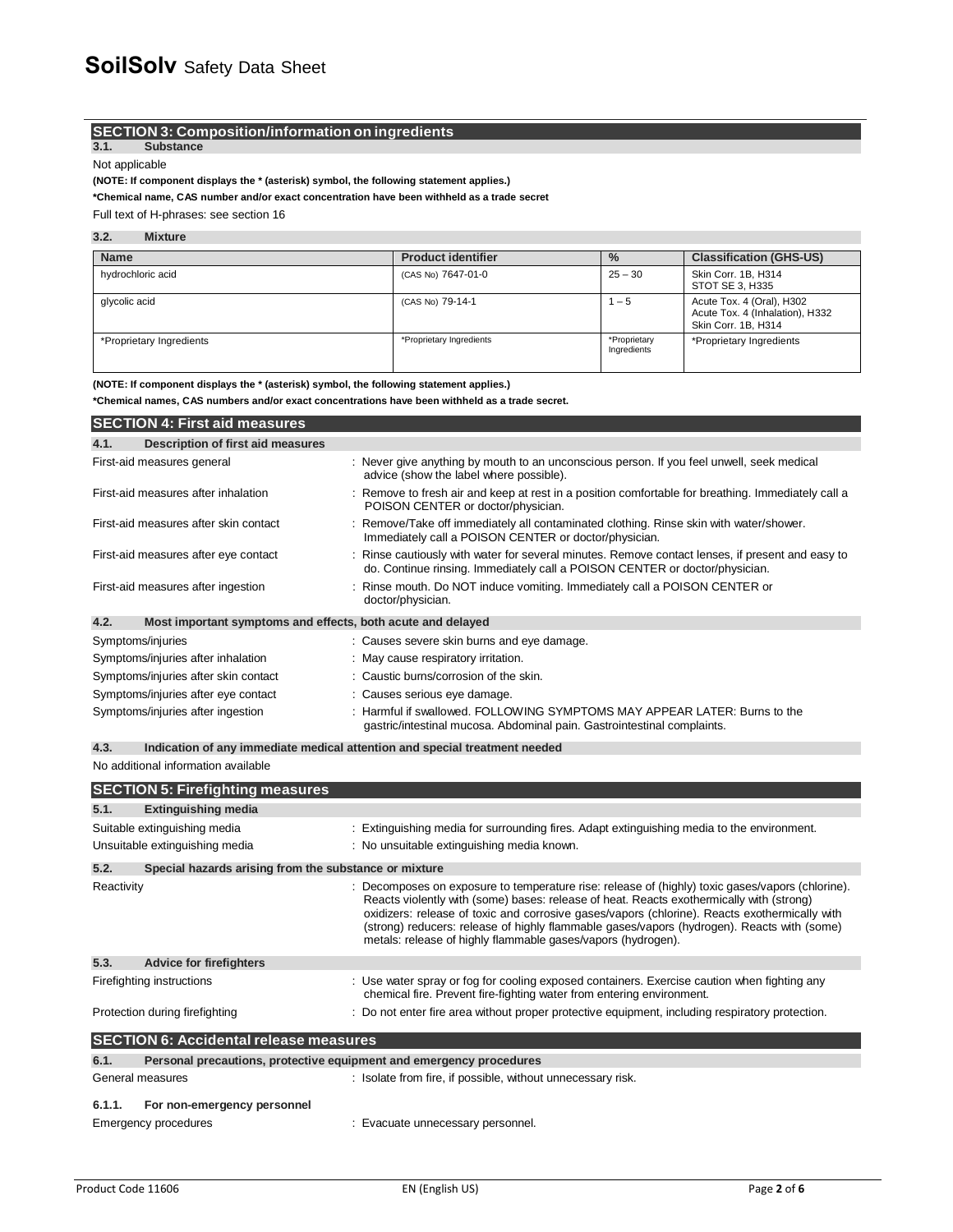| 6.1.2.                                                               | For emergency responders                                                                                                              |                                                                                                                                                                                                                                                                               |                                                                                                                                                                                                                                                                                                |
|----------------------------------------------------------------------|---------------------------------------------------------------------------------------------------------------------------------------|-------------------------------------------------------------------------------------------------------------------------------------------------------------------------------------------------------------------------------------------------------------------------------|------------------------------------------------------------------------------------------------------------------------------------------------------------------------------------------------------------------------------------------------------------------------------------------------|
| Protective equipment<br>: Equip cleanup crew with proper protection. |                                                                                                                                       |                                                                                                                                                                                                                                                                               |                                                                                                                                                                                                                                                                                                |
|                                                                      | : Ventilate area.<br><b>Emergency procedures</b>                                                                                      |                                                                                                                                                                                                                                                                               |                                                                                                                                                                                                                                                                                                |
| 6.2.                                                                 | <b>Environmental precautions</b>                                                                                                      |                                                                                                                                                                                                                                                                               |                                                                                                                                                                                                                                                                                                |
|                                                                      |                                                                                                                                       | Prevent entry to sewers and public waters. Notify authorities if liquid enters sewers or public waters.                                                                                                                                                                       |                                                                                                                                                                                                                                                                                                |
| 6.3.                                                                 |                                                                                                                                       | Methods and material for containment and cleaning up                                                                                                                                                                                                                          |                                                                                                                                                                                                                                                                                                |
|                                                                      | For containment                                                                                                                       |                                                                                                                                                                                                                                                                               | : Contain released substance, pump into suitable containers. Plug the leak, cut off the supply.<br>Dam up the liquid spill. Dilute toxic gases/vapors with water spray. Hazardous reaction:<br>measure explosive gas-air mixture. If reacting: dilute combustible/toxic gases/vapors.          |
|                                                                      | Methods for cleaning up                                                                                                               |                                                                                                                                                                                                                                                                               | : Soak up spills with inert solids, such as clay or diatomaceous earth as soon as possible. Collect<br>spillage. Store away from other materials. Neutralize spill with soda (sodium carbonate). Wash<br>away neutralized product with plentiful water. Carefully collect the spill/leftovers. |
| 6.4.                                                                 | <b>Reference to other sections</b>                                                                                                    |                                                                                                                                                                                                                                                                               |                                                                                                                                                                                                                                                                                                |
|                                                                      |                                                                                                                                       | See Heading 8. Exposure controls and personal protection.                                                                                                                                                                                                                     |                                                                                                                                                                                                                                                                                                |
|                                                                      | <b>SECTION 7: Handling and storage</b>                                                                                                |                                                                                                                                                                                                                                                                               |                                                                                                                                                                                                                                                                                                |
| 7.1.                                                                 | <b>Precautions for safe handling</b>                                                                                                  |                                                                                                                                                                                                                                                                               |                                                                                                                                                                                                                                                                                                |
|                                                                      | Precautions for safe handling                                                                                                         |                                                                                                                                                                                                                                                                               | : Do not get in eyes, on skin, or on clothing. Do not breathe fume, mist, or vapors. Provide good<br>ventilation in process area to prevent formation of vapor. Use only outdoors or in a well-<br>ventilated area. Use personal protective equipment as required.                             |
|                                                                      | Hygiene measures                                                                                                                      | : Do not eat, drink or smoke when using this product. Wash hands and forearms thoroughly after<br>handling. Wash contaminated clothing before reuse. Wash hands and other exposed areas<br>with mild soap and water before eating, drinking or smoking and when leaving work. |                                                                                                                                                                                                                                                                                                |
| 7.2.                                                                 |                                                                                                                                       | Conditions for safe storage, including any incompatibilities                                                                                                                                                                                                                  |                                                                                                                                                                                                                                                                                                |
|                                                                      | <b>Technical measures</b>                                                                                                             | : Comply with applicable regulations.                                                                                                                                                                                                                                         |                                                                                                                                                                                                                                                                                                |
|                                                                      | Incompatible products                                                                                                                 | : Strong bases. Oxidizing agent.                                                                                                                                                                                                                                              |                                                                                                                                                                                                                                                                                                |
| Storage area                                                         |                                                                                                                                       |                                                                                                                                                                                                                                                                               | : Store in a cool, dry well-ventilated area. Keep container tightly closed when not in use.                                                                                                                                                                                                    |
|                                                                      |                                                                                                                                       |                                                                                                                                                                                                                                                                               |                                                                                                                                                                                                                                                                                                |
|                                                                      |                                                                                                                                       | <b>SECTION 8: Exposure controls/personal protection</b>                                                                                                                                                                                                                       |                                                                                                                                                                                                                                                                                                |
| 8.1.                                                                 | <b>Control parameters</b>                                                                                                             |                                                                                                                                                                                                                                                                               |                                                                                                                                                                                                                                                                                                |
|                                                                      | hydrochloric acid (7647-01-0)                                                                                                         |                                                                                                                                                                                                                                                                               |                                                                                                                                                                                                                                                                                                |
| <b>USA ACGIH</b>                                                     |                                                                                                                                       | ACGIH Ceiling (ppm)                                                                                                                                                                                                                                                           | 2 ppm                                                                                                                                                                                                                                                                                          |
| <b>USA OSHA</b>                                                      |                                                                                                                                       | OSHA PEL (TWA) (mg/m <sup>3</sup> )                                                                                                                                                                                                                                           | $7 \text{ mg/m}^3$                                                                                                                                                                                                                                                                             |
| <b>USA OSHA</b>                                                      |                                                                                                                                       | OSHA PEL (TWA) (ppm)                                                                                                                                                                                                                                                          | 5 ppm                                                                                                                                                                                                                                                                                          |
| 8.2.                                                                 | <b>Exposure controls</b>                                                                                                              |                                                                                                                                                                                                                                                                               |                                                                                                                                                                                                                                                                                                |
|                                                                      | Personal protective equipment                                                                                                         | : Avoid all unnecessary exposure.                                                                                                                                                                                                                                             |                                                                                                                                                                                                                                                                                                |
| Hand protection                                                      |                                                                                                                                       | : Wear protective gloves.                                                                                                                                                                                                                                                     |                                                                                                                                                                                                                                                                                                |
| Eye protection                                                       |                                                                                                                                       | : Chemical goggles or face shield.                                                                                                                                                                                                                                            |                                                                                                                                                                                                                                                                                                |
|                                                                      | Skin and body protection                                                                                                              | : Wear suitable protective clothing.                                                                                                                                                                                                                                          |                                                                                                                                                                                                                                                                                                |
|                                                                      | : Where exposure through inhalation may occur from use, respiratory protection equipment is<br>Respiratory protection<br>recommended. |                                                                                                                                                                                                                                                                               |                                                                                                                                                                                                                                                                                                |
|                                                                      | Other information<br>: When using, do not eat, drink or smoke.                                                                        |                                                                                                                                                                                                                                                                               |                                                                                                                                                                                                                                                                                                |

| Appropriate engineering controls | Handle in accordance with good industrial hygiene and safety practice. Wash hands before<br>breaks and at the end of workday. |
|----------------------------------|-------------------------------------------------------------------------------------------------------------------------------|
|                                  |                                                                                                                               |

|                | <b>SECTION 9: Physical and chemical properties</b>    |  |  |
|----------------|-------------------------------------------------------|--|--|
| 9.1.           | Information on basic physical and chemical properties |  |  |
| Physical state | : Liquid                                              |  |  |
| Color          | : Clear                                               |  |  |
| Odor           | : Pungent.                                            |  |  |
| Odor threshold | : No data available                                   |  |  |
| рH             | $\therefore$ < 1                                      |  |  |
| Melting point  | : No data available                                   |  |  |
| Freezing point | : No data available                                   |  |  |
| Boiling point  | : $> 200$ F                                           |  |  |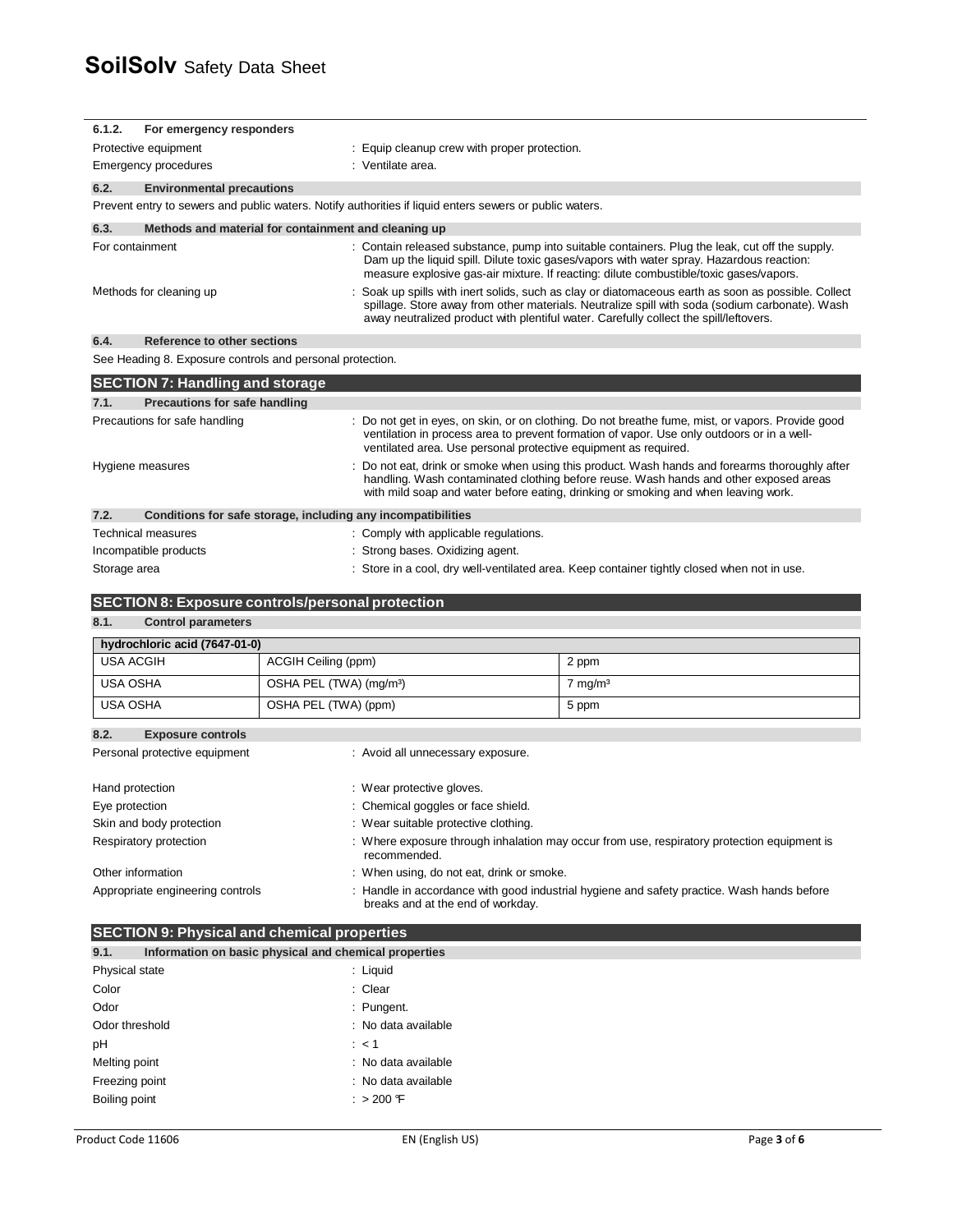# **SoilSolv** Safety Data Sheet

| Flash point                                 | ∴ Will not flash.   |
|---------------------------------------------|---------------------|
| Relative evaporation rate (butyl acetate=1) | : No data available |
| Flammability (solid, gas)                   | : Not flammable     |
| <b>Explosive limits</b>                     | : No data available |
| Vapor pressure                              | : No data available |
| Vapor density                               | : No data available |
| Specific Gravity @ 77° F                    | $: 1.155 - 1.175$   |
| Solubility                                  | : Water: Complete   |
| Partition Coefficient n-Octanol-Water       | : No data available |
| Auto-ignition temperature                   | : No data available |
| Decomposition temperature                   | : No data available |
| Viscosity                                   | : No data available |
| <b>Other information</b><br>9.2.            |                     |
| VOC content                                 | : 0 g/l CARB VOC    |

# **SECTION 10: Stability and reactivity**

#### **10.1. Reactivity**

Decomposes on exposure to temperature rise: release of (highly) toxic gases/vapors (chlorine). Reacts violently with (some) bases: release of heat. Reacts exothermically with (strong) oxidizers: release of toxic and corrosive gases/vapors (chlorine). Reacts exothermically with (strong) reducers: release of highly flammable gases/vapors (hydrogen). Reacts with (some) metals: release of highly flammable gases/vapors (hydrogen).

| 10.2. | <b>Chemical stability</b> |  |
|-------|---------------------------|--|
|       |                           |  |

Stable under normal conditions.

#### **10.3. Possibility of hazardous reactions**

Contact with base liberates toxic gas.

#### **10.4. Conditions to avoid**

Extremely high or low temperatures.

#### **10.5. Incompatible materials**

Strong bases. Oxidizing agent. May be corrosive to metals.

## **10.6. Hazardous decomposition products**

Carbon monoxide. Carbon dioxide. Hydrogen chloride vapors.

Acute toxicity in the contract of the contract of the contract of the contract of the contract of the contract of the contract of the contract of the contract of the contract of the contract of the contract of the contract

## **SECTION 11: Toxicological information**

**11.1. Information on toxicological effects** 

| Product Code 11606                                    | EN (English US)                                                                           | Page 4 of 6 |
|-------------------------------------------------------|-------------------------------------------------------------------------------------------|-------------|
| Aspiration hazard                                     | : Not classified                                                                          |             |
| Specific target organ toxicity (repeated<br>exposure) | : Not classified                                                                          |             |
| Specific target organ toxicity (single exposure)      | : May cause respiratory irritation.                                                       |             |
| Reproductive toxicity                                 | : Not classified                                                                          |             |
| IARC group                                            | 3                                                                                         |             |
| hydrochloric acid (7647-01-0)                         |                                                                                           |             |
| Carcinogenicity                                       | : Not classified                                                                          |             |
| Germ cell mutagenicity                                | : Not classified                                                                          |             |
| Respiratory or skin sensitization                     | : Not classified                                                                          |             |
|                                                       | pH: < 1                                                                                   |             |
| Serious eye damage/irritation                         | : Causes serious eye damage.                                                              |             |
|                                                       | pH: < 1                                                                                   |             |
| Skin corrosion/irritation                             | : Causes severe skin burns and eye damage.                                                |             |
| ATE CLP (oral)                                        | 1950.000 mg/kg body weight                                                                |             |
| LC50 inhalation rat (mg/l)                            | > 5.2 mg/l/4h (Rat; Experimental value; 3.6 mg/l/4h; Rat; Experimental value)             |             |
| LD50 oral rat                                         | 1950 mg/kg (Rat; Other; Literature study; 2040 mg/kg bodyweight; Rat; Experimental value) |             |
| qlycolic acid (79-14-1)                               |                                                                                           |             |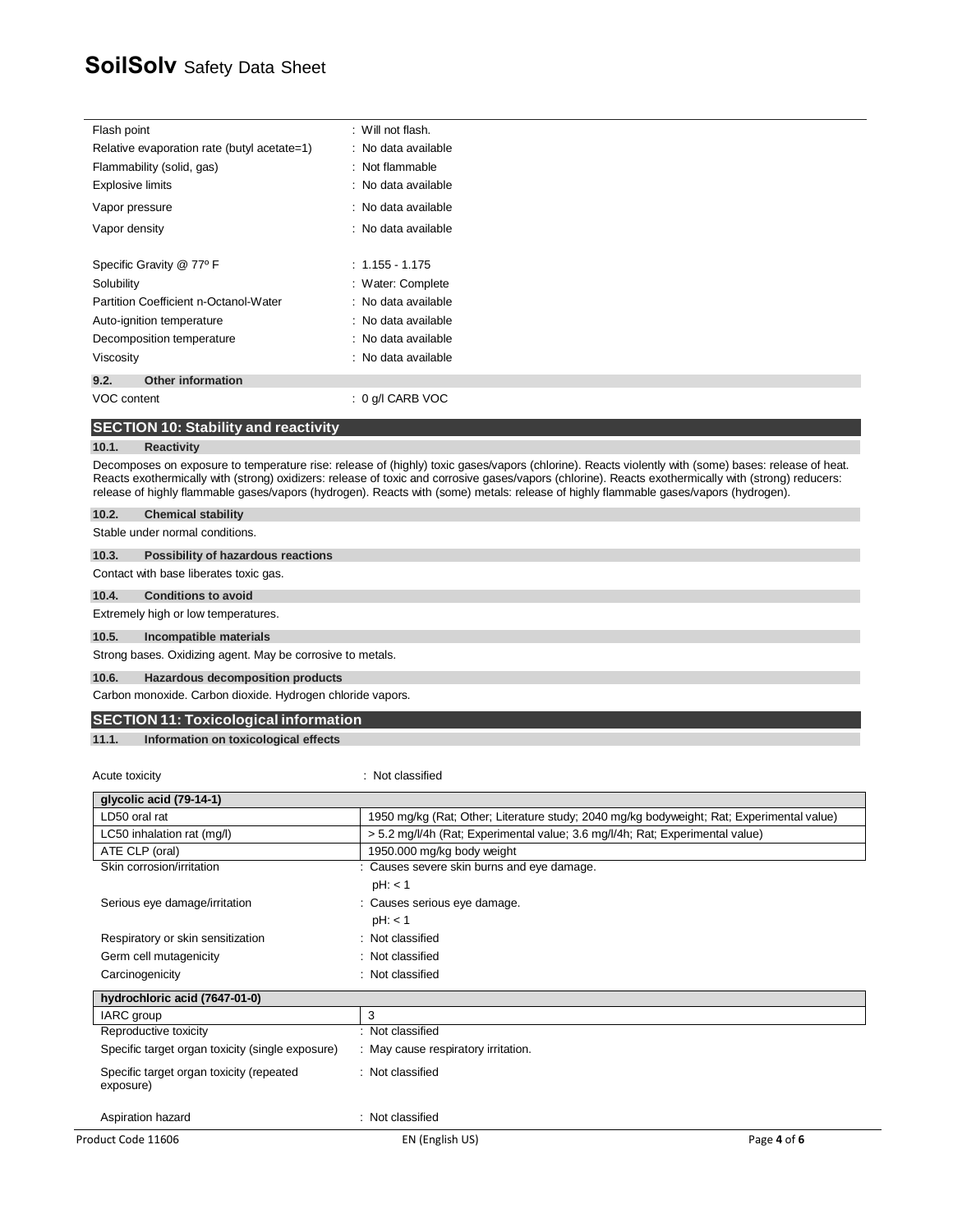| Potential Adverse human health effects and<br>symptoms | : Based on available data, the classification criteria are not met |
|--------------------------------------------------------|--------------------------------------------------------------------|
| Symptoms/injuries after inhalation                     | : May cause respiratory irritation.                                |
| Symptoms/injuries after skin contact                   | : Caustic burns/corrosion of the                                   |
| skin. Symptoms/injuries after eye contact              | : Causes serious eye damage.                                       |
| Symptoms/injuries after ingestion                      | : Harmful if swallowed.                                            |
|                                                        |                                                                    |

FOLLOWING SYMPTOMS MAY APPEAR LATER: Burns to the gastric/intestinal mucosa. Abdominal pain. Gastrointestinal complaints.

| <b>SECTION 12: Ecological information</b>  |                                                                                                                                   |  |  |
|--------------------------------------------|-----------------------------------------------------------------------------------------------------------------------------------|--|--|
| 12.1.<br><b>Toxicity</b>                   |                                                                                                                                   |  |  |
| hydrochloric acid (7647-01-0)              |                                                                                                                                   |  |  |
| LC50 fish 1                                | 282 mg/l (96 h; Gambusia affinis; Pure substance)                                                                                 |  |  |
| EC50 Daphnia 1                             | < 56 mg/l (72 h; Daphnia magna; Pure substance)                                                                                   |  |  |
| LC50 fish 2                                | 862 mg/l (Leuciscus idus; Pure substance)                                                                                         |  |  |
| TLM fish 1                                 | 282 ppm (96 h; Gambusia affinis; Pure substance)                                                                                  |  |  |
| glycolic acid (79-14-1)                    |                                                                                                                                   |  |  |
| LC50 fish 1                                | 164 mg/l (96 h; Pimephales promelas; Nominal concentration)                                                                       |  |  |
| EC50 Daphnia 1                             | 141 mg/l (48 h; Daphnia magna; Static system)                                                                                     |  |  |
| LC50 fish 2                                | > 5000 mg/l (96 h; Brachydanio rerio)                                                                                             |  |  |
| Threshold limit algae 1                    | 44 mg/l (72 h; Selenastrum capricornutum; Nominal concentration)                                                                  |  |  |
| Threshold limit algae 2                    | 20 mg/l (72 h; Selenastrum capricornutum; Nominal concentration)                                                                  |  |  |
| Persistence and degradability<br>12.2.     |                                                                                                                                   |  |  |
| hydrochloric acid (7647-01-0)              |                                                                                                                                   |  |  |
| Persistence and degradability              | Biodegradability: not applicable. No (test) data on mobility of the components available.                                         |  |  |
| glycolic acid (79-14-1)                    |                                                                                                                                   |  |  |
| Persistence and degradability              | Readily biodegradable in water. Biodegradable in the soil.                                                                        |  |  |
| Biochemical oxygen demand (BOD)            |                                                                                                                                   |  |  |
|                                            | 0.18 g O2/g substance                                                                                                             |  |  |
| <b>ThOD</b>                                |                                                                                                                                   |  |  |
|                                            | 0.63 g O2/g substance                                                                                                             |  |  |
| BOD (% of ThOD)                            | 0.28 % ThOD                                                                                                                       |  |  |
| 12.3.<br><b>Bioaccumulative potential</b>  |                                                                                                                                   |  |  |
| hydrochloric acid (7647-01-0)              |                                                                                                                                   |  |  |
| Log Pow                                    | 0.3                                                                                                                               |  |  |
| Bioaccumulative potential                  | Low potential for bioaccumulation (Log Kow < 4).                                                                                  |  |  |
| glycolic acid (79-14-1)                    |                                                                                                                                   |  |  |
| Log Pow                                    | -1.11 (Experimental value)                                                                                                        |  |  |
| Bioaccumulative potential                  | Bioaccumulation: not applicable.                                                                                                  |  |  |
| 12.4.<br>Other adverse effects             |                                                                                                                                   |  |  |
| Other information                          | : Avoid improper release to the environment.                                                                                      |  |  |
|                                            |                                                                                                                                   |  |  |
| <b>SECTION 13: Disposal considerations</b> |                                                                                                                                   |  |  |
| 13.1.<br><b>Waste treatment methods</b>    |                                                                                                                                   |  |  |
| Waste disposal recommendations             | : Dispose of contents/container in accordance with Local, State, and Federal regulations.                                         |  |  |
| Ecology - waste materials                  | : Avoid improper to the environment.                                                                                              |  |  |
|                                            |                                                                                                                                   |  |  |
| <b>SECTION 14: Transport information</b>   |                                                                                                                                   |  |  |
|                                            |                                                                                                                                   |  |  |
| 14.1.<br><b>UN Number</b>                  |                                                                                                                                   |  |  |
|                                            |                                                                                                                                   |  |  |
| UN-No.(DOT)                                | : 1760                                                                                                                            |  |  |
| Other information                          | : Under 49 CFR 173.154(c) and (b)(1): This product may be shipped as ORM-D or Limited                                             |  |  |
|                                            | Quantity if the inner packaging's do not exceed 1 L (0.3 gallons) or 1.0 kg (2.2 lbs). This                                       |  |  |
|                                            | provision does not apply to transportation by vessel or aircraft, except where other means of<br>transportation is impracticable. |  |  |
|                                            |                                                                                                                                   |  |  |
| 14.2.<br>UN proper shipping name           |                                                                                                                                   |  |  |